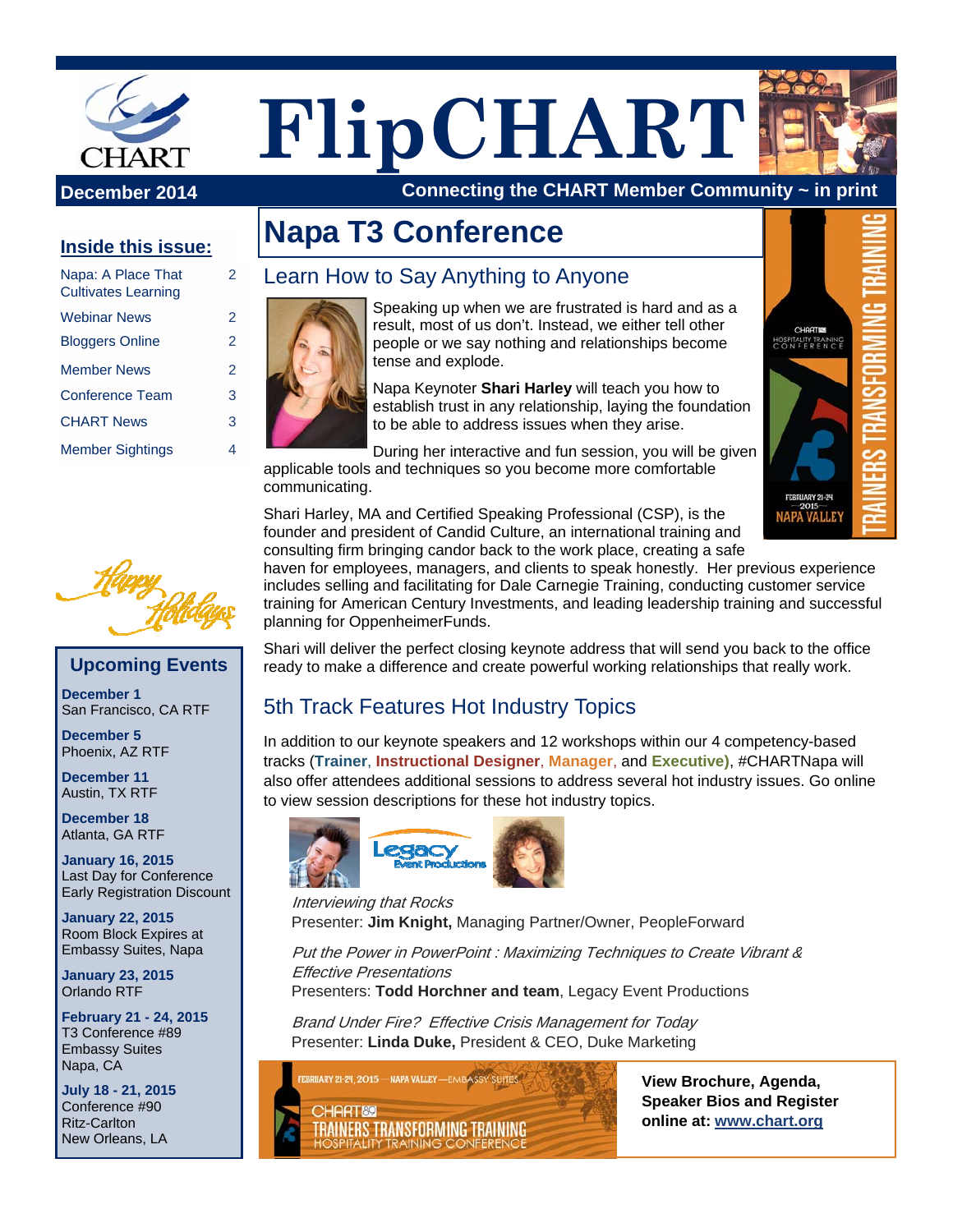## **PRESIDENTalks** PRESIDENTALLER PATRICK Yearout

#### Napa: A Place That Cultivates Learning







Napa, California, is known for many things. Most people, of course, think of it as the source of the most spectacular wines produced in North America. Its dry, temperate climate and the unique diversity of its soil provide the perfect setting for growing many different varieties of grapes, and as a result the valley has become the home to over 400 different wineries.

In addition, the region has become synonymous with world-class cuisine, as it features a multitude of creative chefs overseeing the menus at highly lauded restaurants. Napa is also famous for its scenic hot-air balloon rides, luxurious spas, numerous outdoor recreation areas, and burgeoning arts scene.

I've been fortunate to visit a half dozen times in the last decade, and for me, **there's one more item I would add to Napa's list: learning.**  Each time I've come to this amazing region, I have learned something new. For starters, prior to my first trip back in 2003, about all I could tell you was that some wines were red and some were white. I've now learned all about how the grapes grow, how the soil affects their flavor, and how different varieties are blended together. And although I'm definitely not skilled enough to qualify as a foodie, my culinary adventures in Napa have taught me that truly terrific flavor combinations can be produced when one uses the very best ingredients. I also took my very first photography class in Napa during a weekend visit a few

years ago with some friends, and learned about the history of the downtown area on a guided walking tour during that same trip.

This valley is also where, at a series of CHART Training Summits, I first took the Myers-Briggs test and discovered my personality type (fyi, I'm an INTJ), and where I first came to understand how interjecting graphics into a training program could help visual learners grasp my materials better.

I will always consider the Napa Valley to be a place the cultivates learning because of these experiences, so it feels very appropriate to me that CHART's 89th Hospitality Training Conference will be taking place there next February. Our signature T3 event will feature competency-based tracks that will heighten your knowledge and improve your skills as a trainer, unparalleled networking opportunities with visionary hotel and restaurant professionals, and the return of Ty Bennett, our highest rated CHART keynote speaker, with an all-new presentation titled "Partnership is the New Leadership."

I hope you will register and join me for CHART's Napa conference so you don't miss out on what promises to be a transformative experience for those who attend. **Come for the wine, the food, the camaraderie, that golden California sunshine…and the learning!**

## **Webinar News**

If you missed the CHART/DiscoverLink Webinar, Hospitality E-Learning Deep Dive: Uncovering Opportunities that Make the Biggest Impact for your Training Dollars, you are in luck as we recorded it. More details at: http:// chart.org/events/webinars/

## **Bloggers Online**

Have you checked out the blogs and videos posted on our home page? Lots of great ideas and tips from hospitality leaders. Not to name drop, but … **Serah Morrissey, Patrick Yearout, Gabe Hosler, Toni Quist,** and **John Isbell** are just a few recent bloggers.

### **Member News**



Congrats to **Jim Knight,**  People Forward, on the release of his new book, Culture that Rocks. Hear Jim as he presents a breakout session in Napa.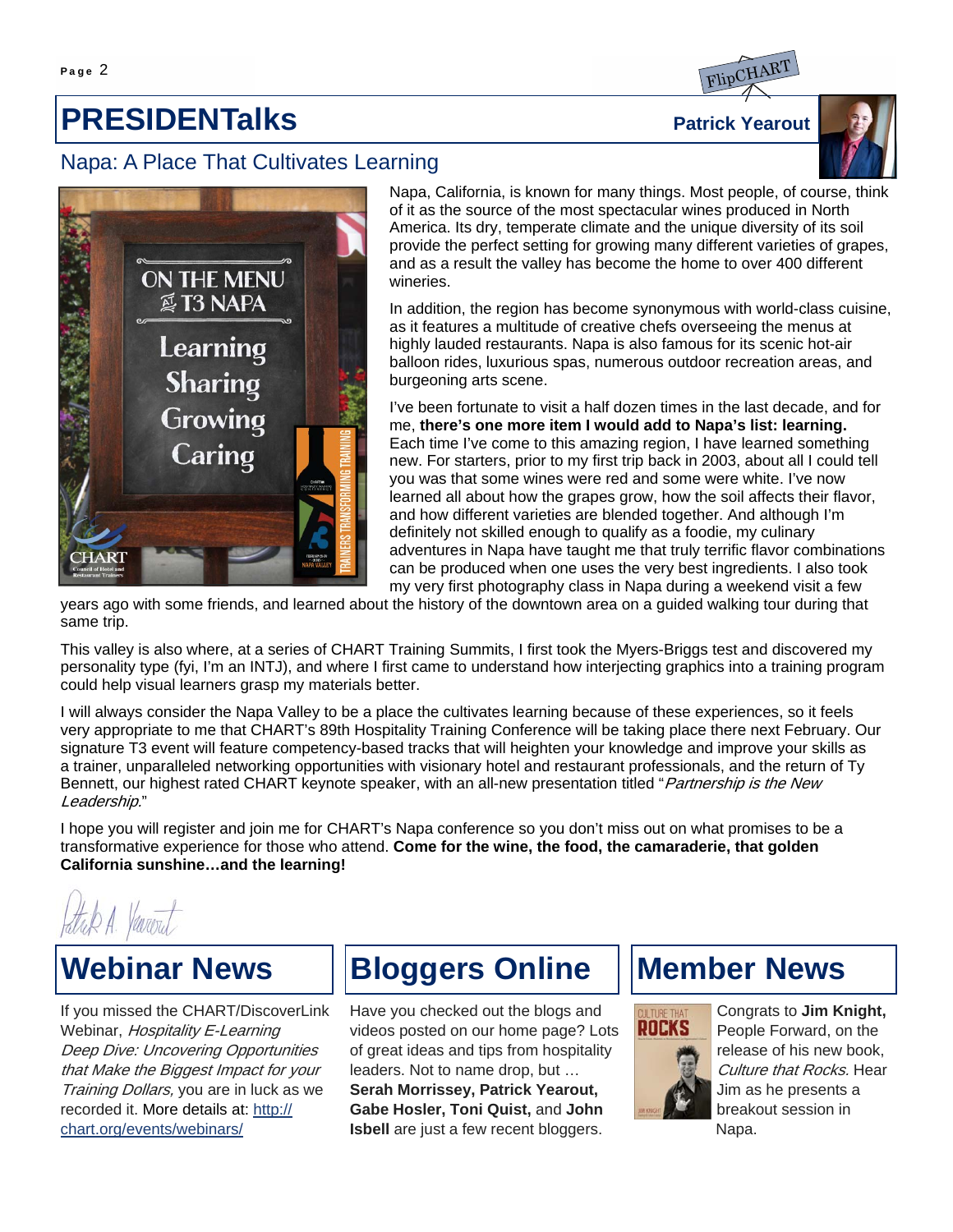

## **Upcoming Napa Conference**

### Conference Team



### life-skills and be better prepared for employment? We're #CHARTProud. In partnership with the California Restaurant Association Educational Foundation, CHART restaurants members and other restaurant brands in CA, joined together to give back and help the younger generation work force. **FORCE** IN **TRAINING**

**CHART News**

CRAEF, CHART & Others Unite

Did you know that many of our CHART members in California were responsible for writing the training materials for young people to learn valuable

> Many CA CHART members also participated in the first annual FIT™ (Force In Training) day of service on

October 28 where volunteers visited high school culinary classrooms to teach the FIT training and share personal anecdotes on topics such as professionalism, teamwork, workplace communication and leadership skills to over 2,000 ProStart students.

Well done CHART

### Giving the Conference Experience



Every CHART member has the opportunity to pay it forward with the Learning Legacy Fund. Simply nominate someone who shows potential and passion for the profession, but who lacks the sufficient budget to attend a CHART conference.

Professional development for<br>promising hospitality trainers.

Several members have donated funds so that a promising hospitality trainer can experience, learn and grow from attending a CHART conference. Nomination forms at: http://chart.org/membership/ learning\_legacy\_fund/

### What's Trending in Hospitality Training?





2014 Trends in Hospitality Training and Development Study

Download Infographic and full report online: www.chart.org/resources/research/